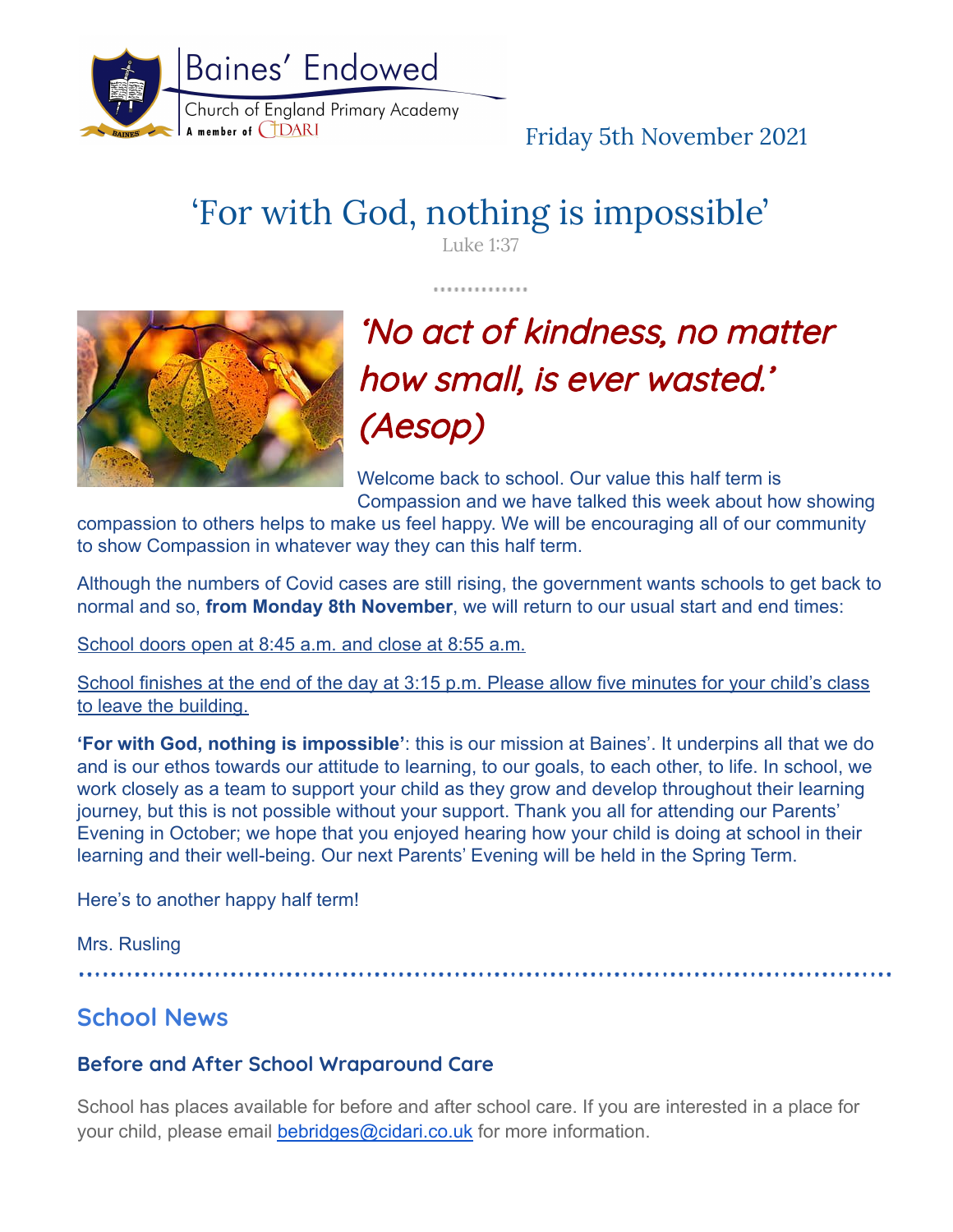#### **Garden Projects**

Our Garden Projects are moving along and I would like to thank Urban Organic and Alan Hulme, RHS National Judge, gardener to David Attenborough and ex-Baines' pupil, who are working with us to develop our outdoor areas, to create beautiful gardens for our children to learn and play in. Our internal garden will become our Prayer Garden and we are looking forward to using this with the children in the near future.

# **Events Coming up**

#### **Phonics Screening Check and Year 6 Mock SATs Week**

Next week in school our Year 2 pupils will be taking their Phonics Screening Check and Year 6 will be sitting Mock SAT tests. All necessary preparation is undertaken by school and Year 2 and Year 6 teachers prepare the children for the tests, in a kind, caring manner, so as to cause minimum worry. As a parent, all you need to do if your child asks anything about the tests, is tell them to just try their best.

#### **Remembrance 2021**

This year, as we mark 100 years of the Royal British Legion, at Baines' we are celebrating this with a **[Poppy](https://www.britishlegion.org.uk/get-involved/poppy-appeal) Run on Wednesday the 10th November**. All pupils can wear their P.E. kit and something red e.g. a red t-shirt, a red hat, a red scarf, red socks, red gloves, a red ribbon in their hair etc. to school on this day.

The Poppy Run will take place within the school grounds and will be organised by our Sports Coach Alan Williams. We are asking for a 50p sponsorship donation from each child that can be paid via parent pay.

The Royal British Legion will use this money to provide support for members of the Royal Navy, British Army, Royal Air Force, veterans and their families. By making a donation, you're helping to help those in need within the Armed Forces community.

We will also be celebrating Remembrance Day in school on the 11th November with a Remembrance Assembly in school and with a one minute silence at 11:00 a.m.

#### **Anti-Bullying Week**

During the week beginning 15th November, all of the children will be taking part in Anti-Bullying Week. Each year, we celebrate friendship and learn about why bullying is not the answer. This year the theme for Anti-Bullying Week is 'One Kind Word', which fits in perfectly with our culture of kindness in school and our twelve values. On Monday 15th November, we will begin Anti-Bullying Week with Odd Socks Day, to remind us all that we are unique and that difference is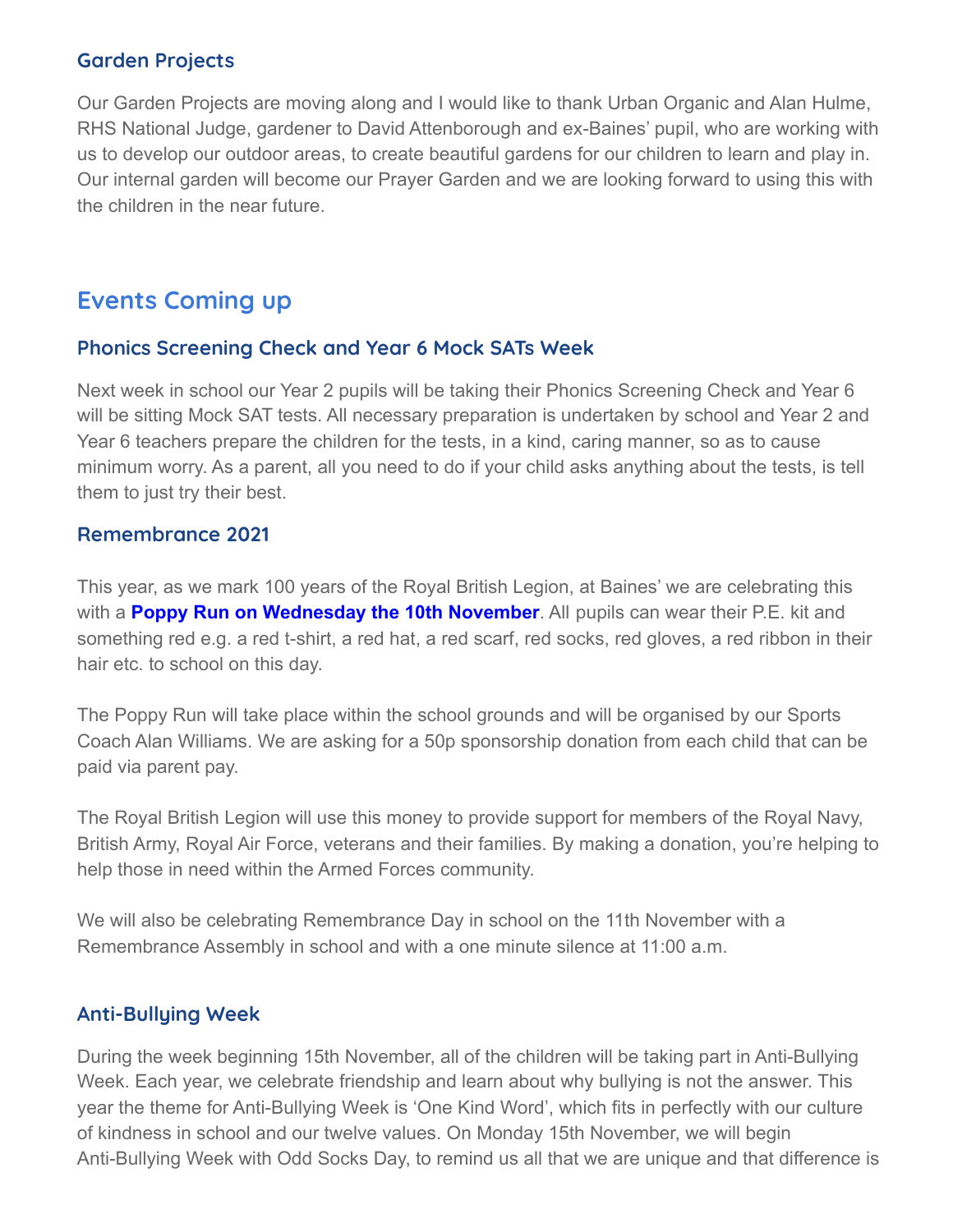something that we should celebrate, not criticise. **All children will be allowed to wear any colour or pattern of odd socks on Monday 15th November.**

#### **Children In Need**

The School Council are meeting next week to discuss what they would like to do for Children In Need this year, which falls on Friday 19th November.

#### **Class Assemblies**

This half term 3CW, 4BE and 4BW will be sharing their Class Assemblies on Google Classroom with the parents and carers of the children in their class. At the moment, our Class Assemblies remain virtual, but we are hoping to be able to return to face-to-face in the new year, Covid permitting.

#### **SEN Reviews**

SEN reviews will take place 29th November and 3rd December. Mrs Collison will send invites to relevant parents/carers on Monday 8th November.

#### **Pastoral Information**

Please ensure that your child arrives at school on time. It is a much more settled start to the day for them if they are coming in with their friends. It also enables them to be ready to start learning on time and avoid missing the beginning of the lesson. If your child arrives after 9.30am it is recorded as an absence and this will affect their attendance record and potentially lead to the involvement of the Pupil Welfare Service. Please contact the Pastoral Team if you feel you need support managing your child's attendance and punctuality.

#### **Holidays**

Please remember that we are unable to authorise requests for holidays during school times unless there are exceptional circumstances. These must be mentioned on the request for leave document at least two weeks in advance of the holiday to allow time for consideration. Penalty Notice fines will be issued for unauthorised leave and poor attendance.

# **School Office Noticeboard**

**School Water Bottles in Class**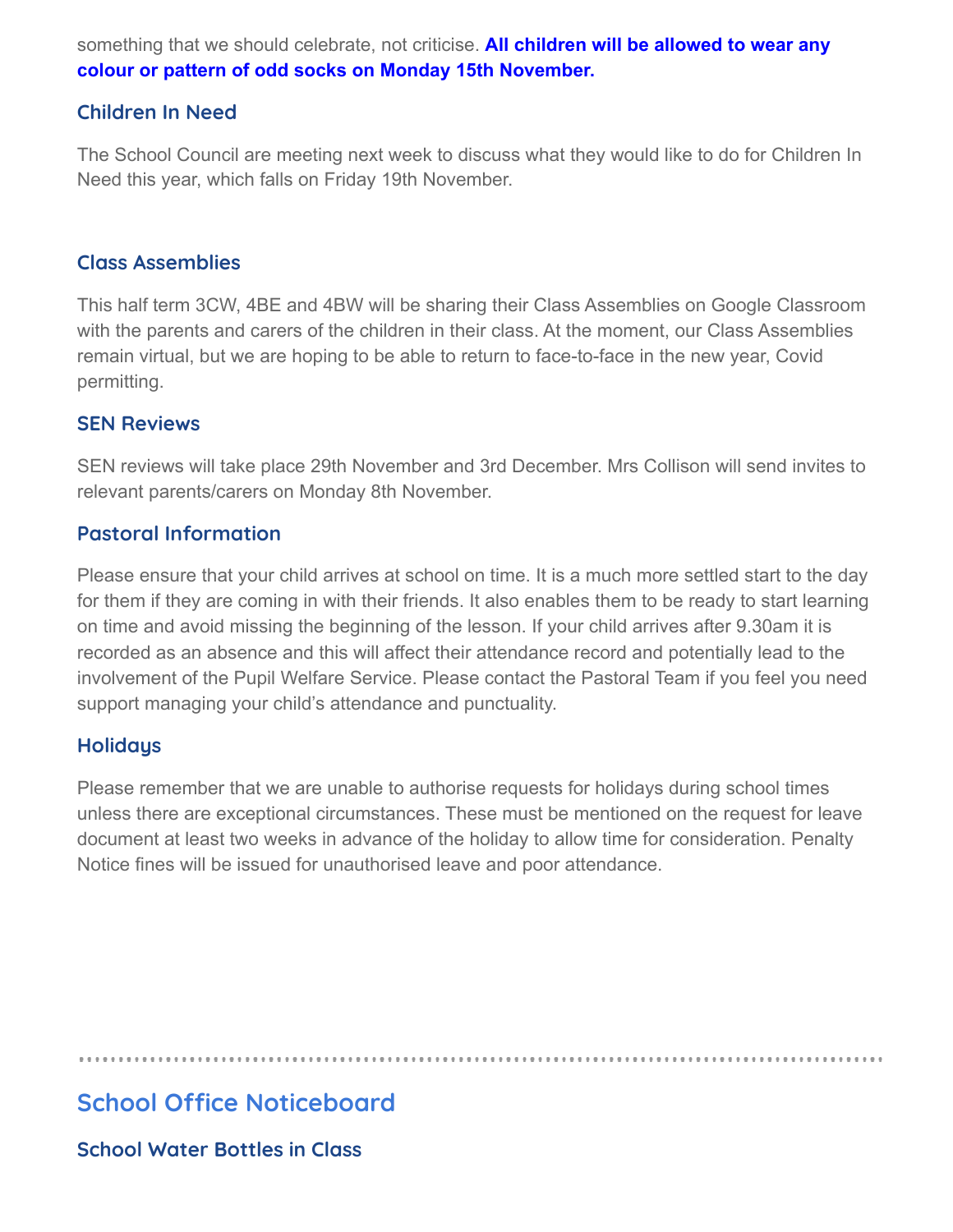Children are welcome to bring a drink bottle of **water** into school for drinking throughout the day. Due to promoting healthy eating and drinking, sugary drinks are not allowed to be drunk in the classroom.

### **School Dinners**

Please give one full week's notice if you would like your child to move from packed lunches to school dinners, or vice versa. Thank you.

## **Reporting Absences**

If your child is going to be absent due to any illness, you must either leave a message on the school answer machine, or complete the absence form on Parentapp **by 9.30am on the first day of absence**. Thank you for supporting our Academy with this matter.

## **Covid Absences**

Please telephone the school office to speak to a member of our team to report any Covid-related absences.

*As an Academy, we will continue to wear masks on site in communal areas, socially distance where possible, promote regular and careful handwashing for a minimum of twenty seconds and continue to provide hand sanitiser for use in school and nursery.*

*The following symptoms are now associated with Covid:*

- *● Runny nose*
- *● Headache*
- *● Sore throat*
- *● Sickness, including nausea*
- *● High temperature*
- *● Loss of taste or smell*
- *● Persistent cough*

*Whilst it is not mandatory to take a PCR test, or wear a mask, I must continue to strongly advise our community to follow the clear instruction from Public Health England, which myself and our Trust fully support: if you have any of the above symptoms, please book a PCR test. Thank you*

## **Primary School Applications for September 2022**

If you have, or know anyone who has, a child who was born between 1st September 2017 and 31st August 2018, you must apply for a Primary School Reception place for September 2022. Applications for Primary School must be received by **15th January 2022**. Places are allocated by schools and academies by 4th March and parents are informed of their place by 16th April. If you or anyone you know needs to apply, please apply online via the applications portal, or request a paper application from the Council.

## **Uniform**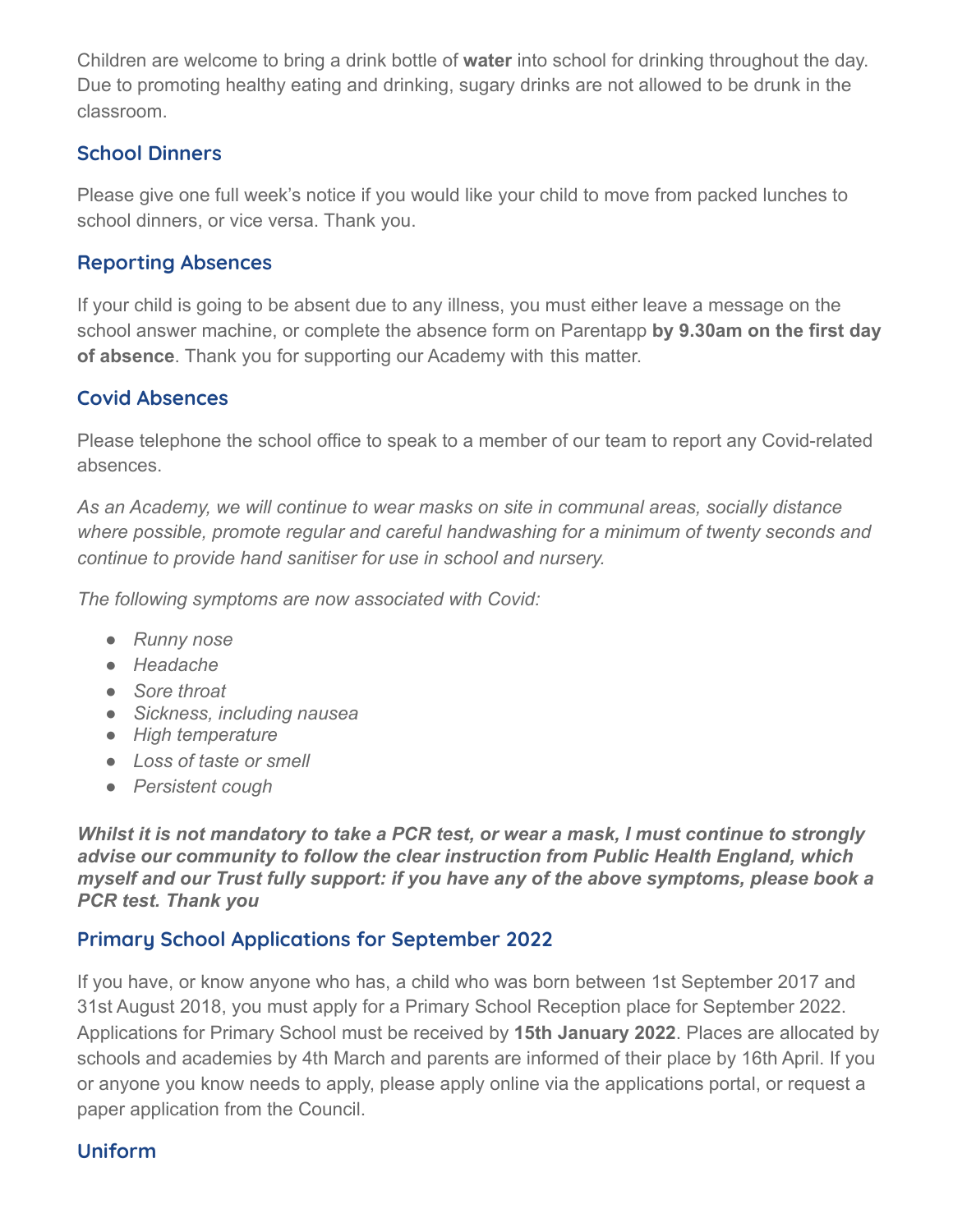Please ensure that your child is wearing the correct school uniform. Should you require any assistance with uniform, please contact Mrs. Jacobs at school to see if we are able to help.

## **Dates for Your Diary:** *November*

**8th-12th: Key Stage Two Mock SATS Week**

**8th-12th: Phonics Screening Tests -** Pupils in Year Two will complete the Phonics Screen Test.

**Wednesday 10th: Poppy Run** - Pupils will have the opportunity to take part in a Sponsored Poppy Run around the school grounds. We are asking for donations of 50p via Parentapp. Thank you.

**Thursday 11th: Remembrance Day Service in school**

**Friday 12th: 4BE Class Assembly** - The assembly will be uploaded to Google Classroom for 4BE parents/carers

**15th-19th: Key Stage One Mock SATS Week** for Year 2 pupils

**15th-19th: Anti Bully Week -** The pupils will undertake Anti Bullying activities in class.

**Friday 19th: 4BW Class Assembly -** The assembly will be uploaded to Google Classroom for 4BW parents/carers

**Friday 19th: Children in Need** - More information to follow soon from The School Coucil

**22nd-26th: Year Three, Four and Five Testing Week** - Pupils in Year Three, Four and Five will complete the NFER Autumn Term Tests in Reading, Grammar and Maths.

**29th -3rd Dec:** SEN reviews

**Wednesday 30th: St Andrew's Day** - Pupils will celebrate St Andrew's Day in school.

### **Dates for Your Diary:** December

**6th-10th: Christmas Writing Week -** More information to follow from the English Team.

**Tuesday 7th: Nursery Nativity -** More details on time and place to follow

**Wednesday 8th: Christmas Dinner Day -** Information has been sent out via Parent App

**8th-9th: Infant Nativity and Key Stage One Carol Service** - Information to follow

**Thursday 9th: Key Stage One Carol Service** - Information to follow

**Monday 13th**: **Key Stage Two Carol Service -** Information to follow

**Tuesday 14th**: **Key Stage One Christmas Party** - children may wear Christmas Party clothes to school today